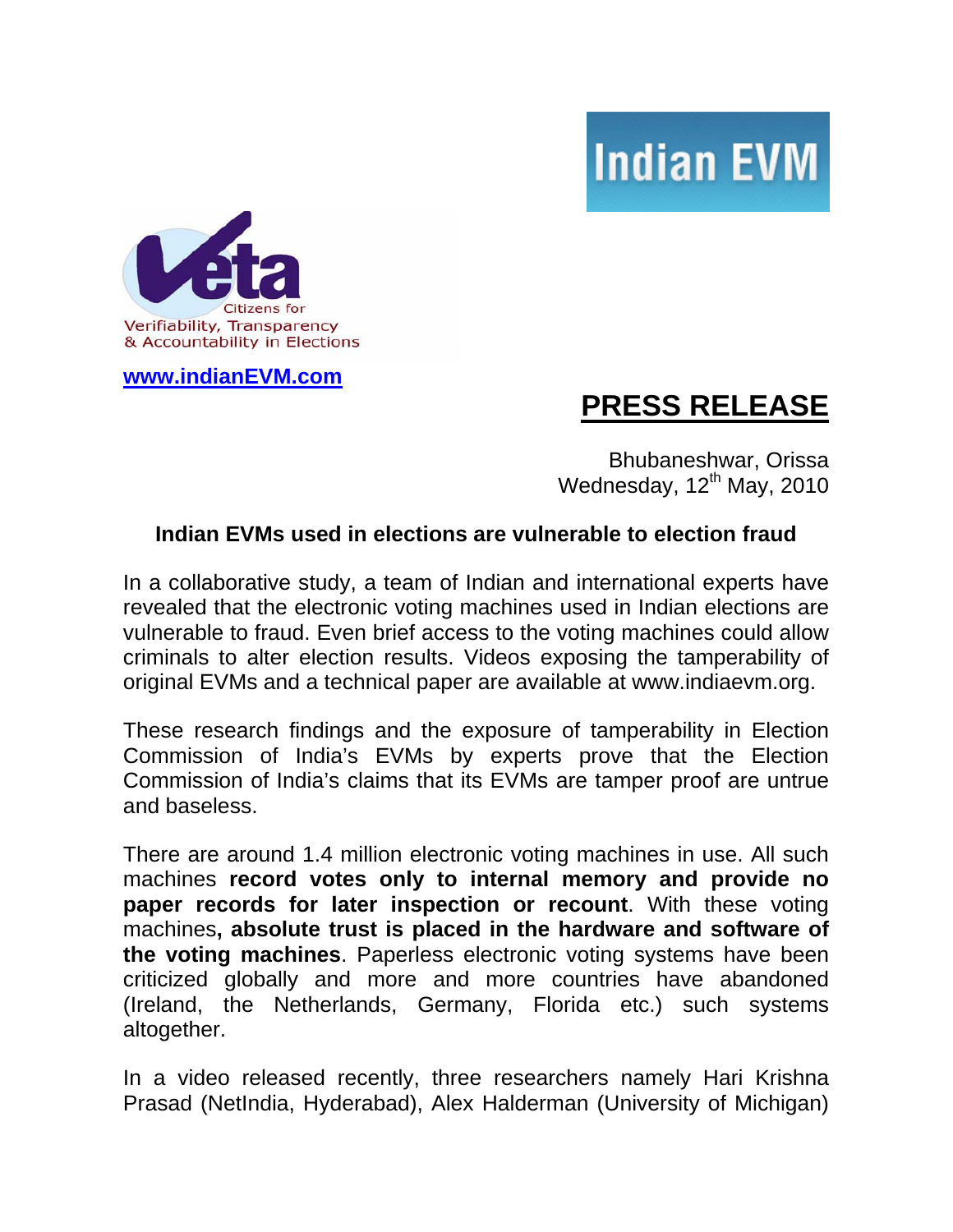and Rop Gonggrijp (Computer Security Expert, Netherlands) have shown two demonstration attacks against a *real* Indian EVM used in elections.

One attack involves replacing a small part of the machine with a lookalike component that can be silently instructed to steal a percentage of the votes in favor of a chosen candidate. These instructions can be sent wirelessly from a mobile phone. Another attack uses a pocket-sized device to change the votes stored in the EVM between the election and the public counting session (which happens many days/ weeks later).

The researchers were also surprised to find that the vote-counting software in the EVMs is programmed into so-called **"**mask programmed microcontrollers," **which do not allow the software to be read out and verified.** Because these chips are made in the US and Japan, this has led to a situation in which nobody in India knows for sure what software is in these machines or whether it counts votes accurately.

**Hari Prasad** M.D of NetIndia a Hyderabad based technology services firm organized the study and says the findings are the culmination of a seven month investigation. "Everywhere I looked there were more security problems. I am glad that with the presentation of this work, the debate over whether India's EVMs are secure is over. We need to look forward now. India deserves a transparent election process, which these machines simply cannot deliver." Hari Prasad is the Technical Coordinator of VeTA.

**G.V.L. Narasimha Rao,** Psephologist, President, VeTA and author of the book titled "Democracy at Risk! Can we trust our EVMs?" commenting on the objections raised by many parties said, "*Today, the distrust among political leaders of all hues in voting machines is so high that most losers are wondering if they had been unfairly defeated in polls. It is about time India shunned paperless voting to make its election outcomes verifiable and auditable*." He is the president of veta.

**V.V. Rao,** Petitioner in the Supreme Court and Election Activist said, "In the electronic voting machines, there is no transparency." He adds, "There is neither verifiability nor recounting provision in the EVMs. Election Commission is reluctant to clarify the doubts raised over several issues in EVMs, while the voters have a right to know if their votes have been recorded correctly and counted in favor of the candidates for whom